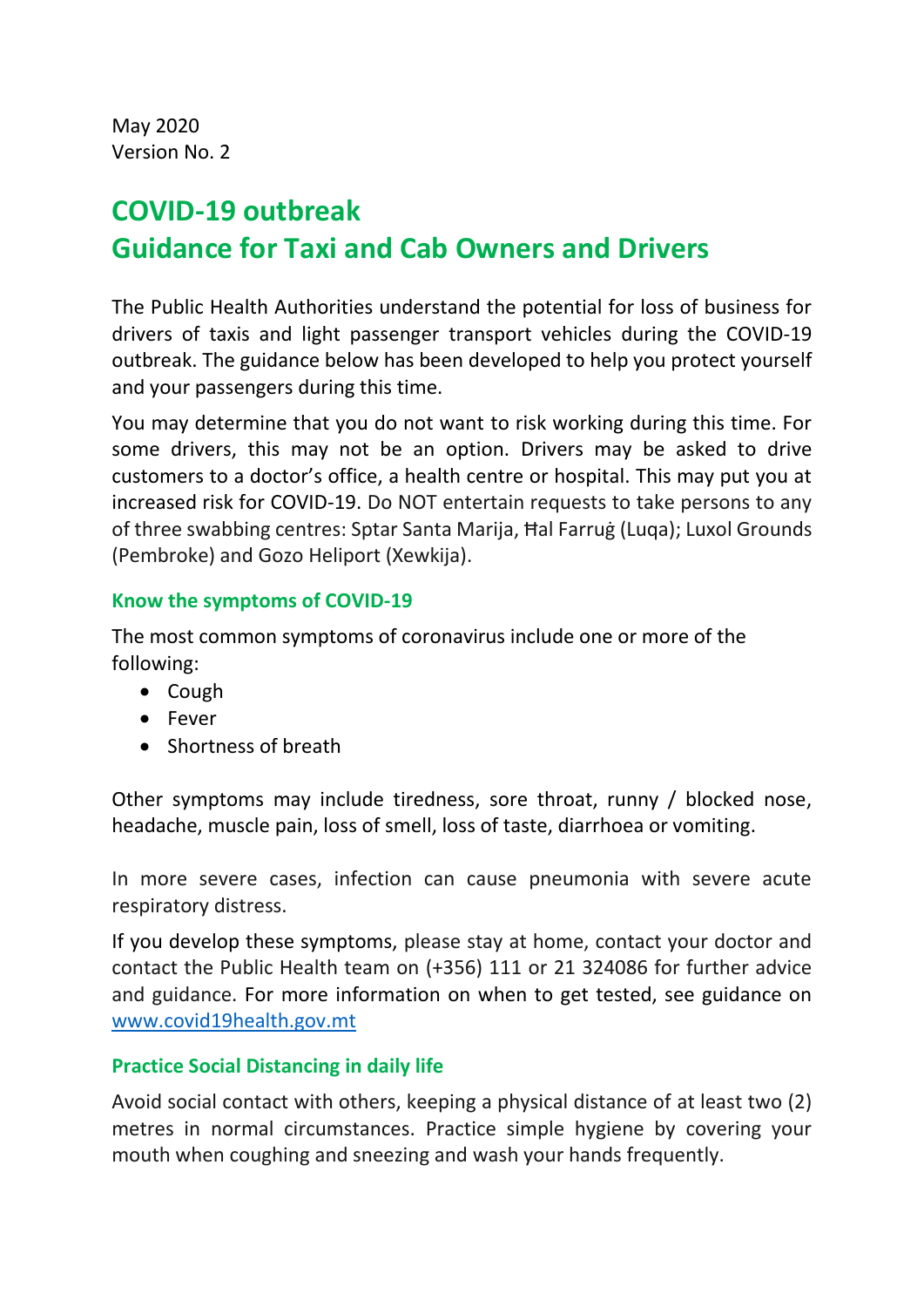## **Use of face masks or visors**

With the lifting of certain restrictive public health measures instituted as part of the COVID-19 Public Health Response, the Public Health Authorities are advising on the benefits of wearing a face mask or visor by individuals who are not ill when entering closed spaces such as taxis and cabs. Visors can be worn alone or together with a mask. These are the latest mandatory guidelines on the use of face masks or visors in taxis and cabs:

- Drivers are to wear face masks or visors at all times whilst providing the transport service;
- Only passengers wearing a face mask or visor are to be allowed to board taxis or cabs;
- Passengers should be reminded that face masks or visors must be worn throughout the whole journey;
- Passengers are to wear a face mask or visor when waiting at taxi stands or booking a taxi from a taxi booth;
- Passengers are also to keep the social distance of 2 metres from all other persons at all times before boarding taxis and cabs.

# **Keep yourself and your passengers protected**

To ensure you keep yourself and your passengers protected, it is recommended that you take the following steps:

- Wash your hands often with soap and water for at least 20 seconds. Use an alcohol-based hand sanitizer that contains 70 percent alcohol if soap and water are not available.
- Avoid touching your eyes, nose, or mouth with unwashed hands.
- Cover your mouth and nose with a tissue when you cough or sneeze, then throw the tissue in the trash and wash your hands.
- Keep all windows open wherever possible and do NOT use the air recycler.
- Ask passengers to sit in the back, preferably behind the passenger seat to create physical distance.
- Consider adding a partition (e.g. made from transparent plastic) behind the front seats, to create a physical separation from your client.
- Avoid close contact with people who are sick. Consider using a normal mask covering mouth and nose if you cannot keep adequate physical separation.
- Request online payment or with a contactless card and avoid handling money, if possible. Otherwise, ask for the correct fare and consider